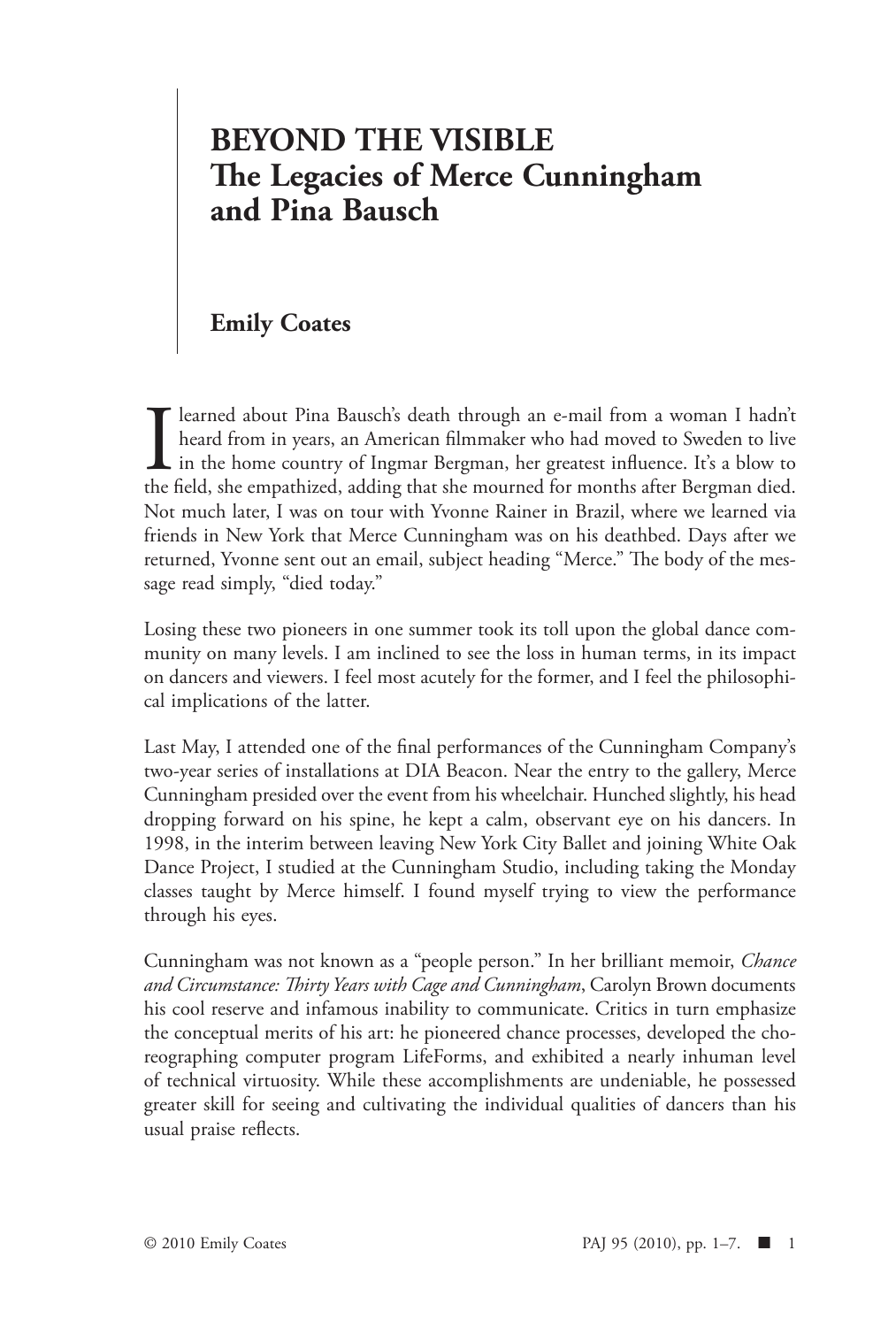I am thinking of Andrea Weber's cool hips in the duet from *Squaregame*, which she performed with Rashaun Mitchell during the DIA performance. With her height and broad shoulders, Weber tends to dominate the stage simply by walking onto it. In one moment in the duet, she led a progression down the diagonal of the performance space with subtle movements of the knees and pelvis. Smaller-framed Mitchell followed behind. Because Weber led, what I saw from my perspective as they moved downstage were those voracious hips, gently scooping out space as if carving out a series of miniature banana split bowls. Supporting her prowess from the rear, Mitchell served merely as her wingman. Had their positions been reversed, the effect would have been different. The eroticism of this moment bordered on highly formalized pornography; we were so close to her, to him, to those hips. Cunningham could easily have cast Weber in enormous jumps, lunges, triplets that crossed the stage. Instead, he asked her to perform only a hip wiggle, and in doing so made that subtle movement not just visible, but all-consuming.

When I think of Bausch's attention to individual dancers, a larger-scale scenario comes to mind. In December 2008, I watched Pina Bausch's tribute to India, *Bamboo Blues*, at the Brooklyn Academy of Music. The section that stays with me is the series of lush solos that unfolded in seemingly unending layers. As one solo ended, a new dancer started; when that dancer finished, another began. Individual quirks came into relief—a shorter male dancer whipped around more vigorously than the statuesque brunette, who danced primarily with her upper body—while the solos maintained the flowing, effortless quality of the Bausch aesthetic. The relentless parade of individualism was hypnotic. Both celebrating and transcending her dancers' idiosyncrasies, the section amounted to a manifesto on the synergistic power of individual action. Nodding to the Indian culture that inspired *Bamboo Blues*, it was also a kinesthetic representation of veiling: we sensed deeper motivation underlying the movement, without knowing exactly what drove each dancer to dance.

This motivation is partly explained by what is publicly known of Bausch's process: she launched her dancers into motion by asking them to delve into past experiences and psychological states with their bodies. Using psychological prompts such as, "Show me in movement the memory of the first time you laughed very hard," she then crafted the resulting improvisation into choreography. With this method, she trained her dancers as researchers in a way that subverts conventional notions of research. Instead of flowing from experience into words, the words prompted an investigation that then veered far from verbal language. Her movement seems to radiate outward, supported by a deeper force that is impossible to identify and, in many ways, impossible to capture in words because it came into being at first from and then outside of language.

Critics often rely on adjectives such as "guttural" and "visceral" to describe the impact of Bausch's dances on the viewer. Wholly inadequate, these words suggest notions of "primitive" humankind, as if Bausch has put on display our primal, beating selves, rather than capturing what is in essence the violence of the human body wrenching itself from its dependency on language, using language itself as a tool. In *Café*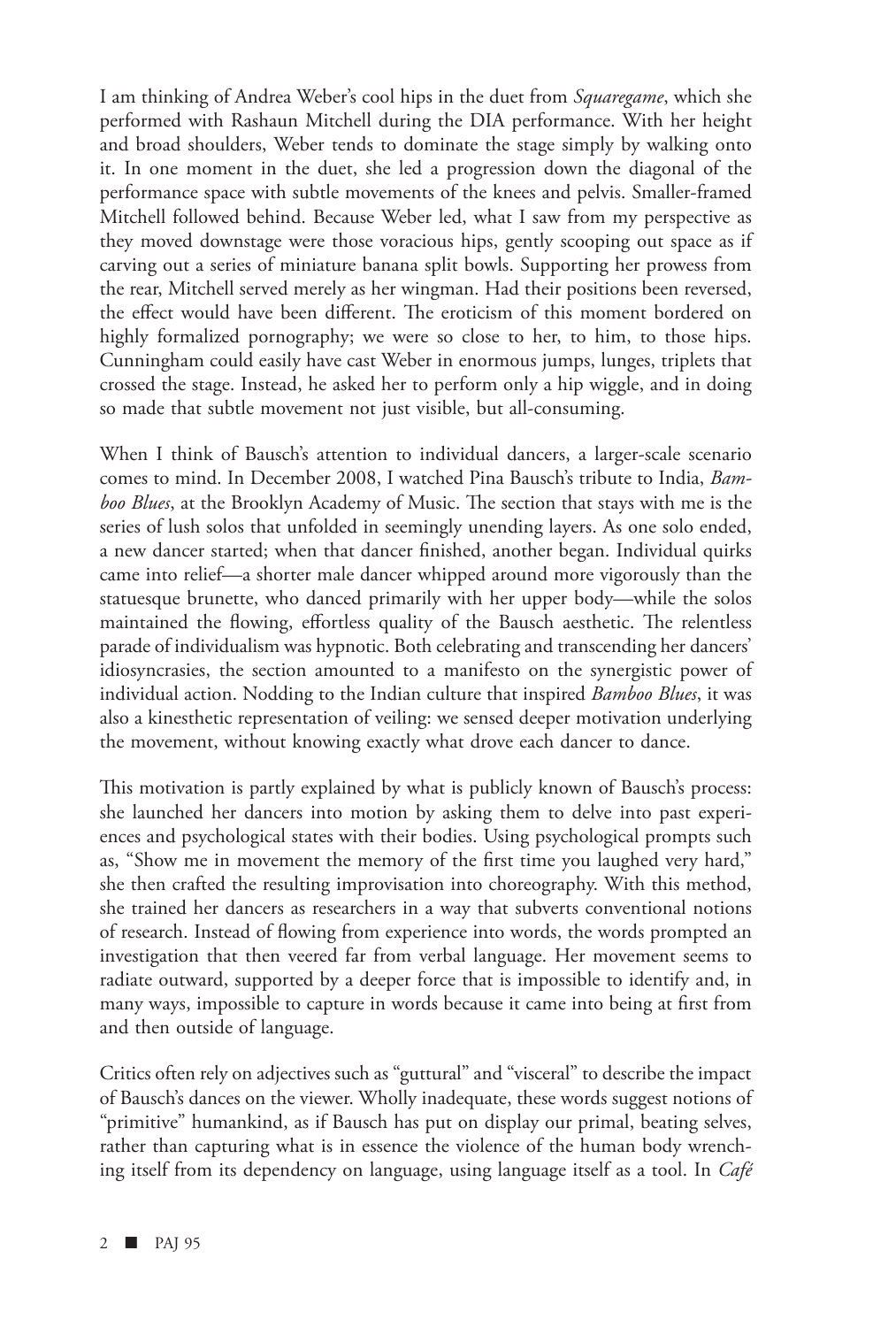*Muller*, one can see an early version of this violence in the actions of Bausch herself as she crashes into walls, chairs, and revolving doors—markers of human society. It is precisely through civilization, and not a turn to some idea of pre-civilization, that Bausch psychically escapes.

In writing Bausch's obituary in the *New York Times*, Alastair Macaulay dismissed her contributions to the art of dance in favor of her innovations of theatrical spectacle, writing, "There were good dance moments in her work, but they were usually of secondary interest and choreographically of no lasting import." Macaulay is applying a definition of choreography imported from classical ballet, which emphasizes classical notions of symmetry and form above all. More than a classicist, however, Bausch was a humanist who invested in a more expansive definition of choreography that takes into account the crafting of humanity into high art. Perhaps unrivalled by any other choreographer in recent memory, she took this humanity—the psychology, histories, and experiences of her dancers—as her starting point. This content dictated the form.

My examples come primarily from the performances I saw in 2008 and 2009, not only because these are freshest in my mind, but because they now hold what is in hindsight even deeper significance for being the final public presentation of work under the artists' direction, and the last group of dancers they shaped. Based on these works, Cunningham and Bausch incorporated the individual characteristics of their dancers into their choreography in indirect ways that defy simplistic articulation. They may appear to occupy opposite poles: Cunningham had the supposedly removed aesthetic, while Bausch was hands on, a psychoanalyst excavating the netherworld of her dancers' unconscious. Neither one occupied as extreme a pole as first glance suggests. Thinking about why particular dancers were cast in specific steps in Cunningham's work reveals the deeply precise attention he gave to the qualities of individual dancers. Out of Bausch's deeply personal process emerged dancers whose qualities, in her hands, became heroic archetypes of human society. In both cases, the dancer-interpreters possess enormous agency over the meanings generated by the choreographic ideas. While the choreographer is alive, we see on stage this delicate contract between choreographer and dancer in motion.

The interest and craft of developing dancers and transforming those individuals into art is a dying skill in the twenty-first century for reasons both economic and cultural. Both Cunningham and Bausch benefitted from the single-choreographer company model, which served as a firm foundation from which to offer dancers' steady employment, healthcare, regular studio space, and extensive touring. This model gave them the luxury of time with their dancers, which in turn allowed for the development of personal relationships, mutual trust, and a cohesive aesthetic. The company structure further positioned the choreographer in a godlike or parental role as the sole creator and provider. Fear, reverence, and mutual respect feed into the choreographer-dancer relationship in this scenario, which in turn affects the look of the dancers on stage.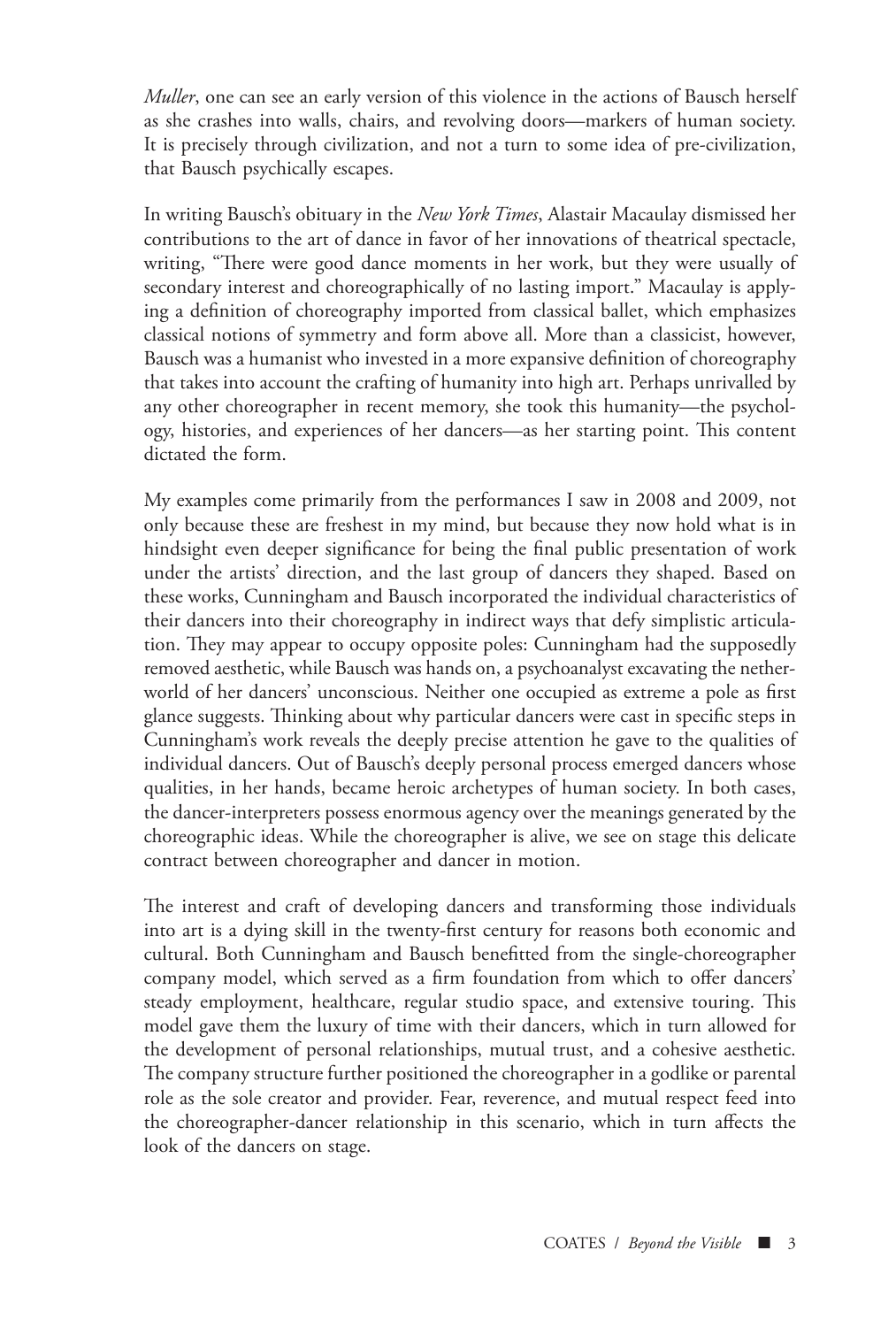The deaths of Cunningham and Bausch signal the beginning of the end of two of the last great single-choreographer companies, and the intense cultures they enabled. Today's economic demands necessitate that choreographers work project by project, with dancers that come and go. The myth of artistic genius-as-godliness vanishes; more of a peer than an artistic mentor, choreographers struggle to pay their rent like everyone else. While the democratizing of the creative space has certain benefits, it destroys the choreographer-muse relationship that has produced great dances, and dancers, for the past two centuries. Even if dancers still give themselves over to be shaped, creators seem to have much less interest, and hence ability, to develop performers in the systematic manner of Cunningham and Bausch. Personality gives way to technology; humanistic craft is replaced by superficial spectacle. The loss is not just that Cunningham and Bausch will never piece together steps again. The loss is that that they will never again create scenarios that match dancers and steps to combustible effect.

The loss is that they will never again develop dancers, period.

I have described one moment in my experience watching the Cunningham Company *Beacon Event* at DIA Beacon. With three stages spread out across one large gallery, someone else would no doubt have seen a different dance that day, and even had they watched that moment in the dance, had a different experience or seen it from a different angle. In Cunningham's Events and other work, he had an unparalleled ability to craft an egalitarian experience for the audience without being gimmicky: we don't have to get up and walk into an adjoining theatre, carry our chairs around, or see the same dance flipped around and projected onto video. Instead, we choose the dance we see in the most pedestrian, democratic way possible, by walking around the gallery. For the July DIA 2008 Beacon performance, installed around an exhibition of Richard Serra's massive steel spirals, Merce placed the musicians inside the spirals. The friend who accompanied me, a balletomane new to the Cunningham aesthetic, found it so challenging to digest the dancing, and so compelling to watch the DJs spinning live, that she spent the majority of the performance inside a steel spiral. I found her there, joyfully studying the DJs as they swapped disks, their hands flickering over the turntables. Here was a detail about the dance that had nothing to do with dance, but in Merce's worldview, my friend had a right to her chosen experience, to observe the musicians' movement as dance.

While exploring democratized perspective and freedom of audience choice preoccupied many dance artists of the 1960s, Cunningham is one of the few who continued exploring their possibilities into the twenty-first century. Even when Cunningham worked within the proscenium format, he continued to explore the notion of viewer choice. In *EyeSpace*, performed at the Joyce Theater in 2006, viewers observed the dance through iPod headphones, shuffling through multiple tracks of music at their will. Rather than an authoritarian management of the viewers' experience, Cunningham created situations that allowed for multiple perspectives. He then conceived of dances holistically strong enough to support the wandering. With no dark corners of the dance, no weak quartet, or sloppy transition, his invitation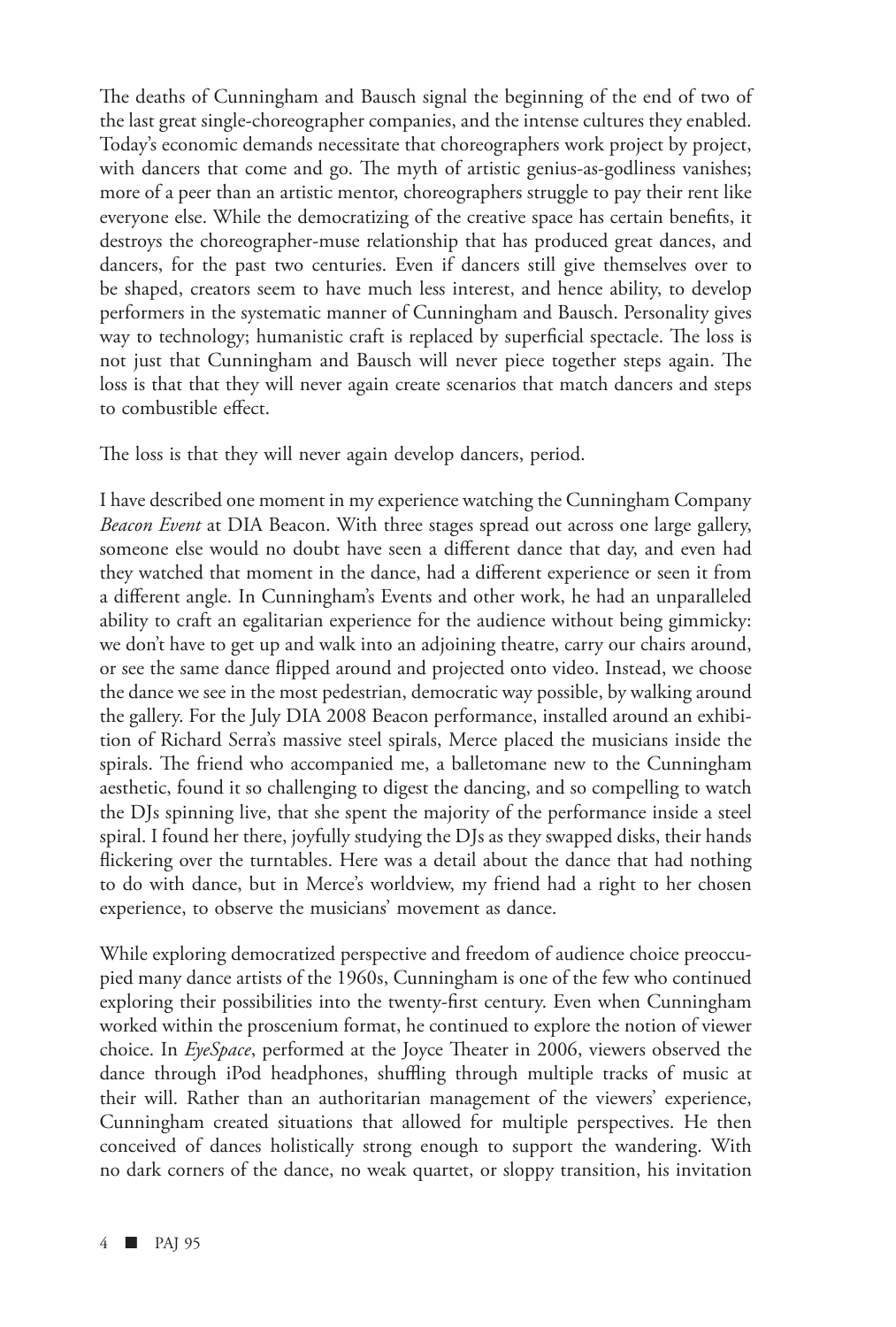to wander through its structure was bolstered by the thought put into every nook and cranny. Few choreographers today manage to build such strong choreographic structures that can withstand this kind of poking around on the part of the audience. Cunningham's was so simple a strategy, and yet philosophically it has greater breathing room, blossoming the meanings of a dance exponentially.

Pina Bausch also opened up new spaces in our viewing experience, allowing us to wander through the invisible scaffolding supporting the movement, which she built up from the many emotional landscapes her performers have passed through as individuals and artists. A common critical stance is that she had little talent for choreographic structure; her dances, however, never aimed to be the pristine houses that Cunningham created. Instead, structure for Bausch consisted in an often incoherent collapsing of psychic layers: sexuality, violence, erotic fantasies about characters of inflated, exaggerated gender, and mundane, everyday life. Such a structure allows for multiple, fractured meanings to emerge from single details. I am thinking especially of the women's long locks, the mark of every female Bausch dancer. Straight, dark, nearly waist-length hair is the most common, with the occasional blond, auburnhaired or kinky-curled dancer. It is impossible to miss the many various ways the women's hair contributes to the choreography, evoking mournfulness or passion or levity, or creating a disturbing doll-like effect. Depending on the piece, the dancer's locks may drape dramatically over the arms of her male partner, emphasizing a heated clutch or violent whip. When dancing solo, their hair swirls around their faces in extension of their movement. In *Vollmond*, their wet locks are functional and aesthetic, as they sweep through and scatter the pool of water. A woman in *Masurca Fogo* lies on her partner, who props her up to a standing position; with her head bowed, face covered by her brunette locks, she seems passive, acquiescing, but the firmness of her body, which we focus on because her face is obscured, sends a contradictory message of resistance.

Strongly influenced by the gender-neutral American postmodernists, I watch Bausch's dances with awe at the hyper-femininity exploding from her women. Most often they wear evening dresses—long, formal, silky gowns, often strapless—either barefoot or in high heels, hair swishing over their bare shoulders. I understand the critical concern over Bausch's ambiguous representation of women, having felt uncomfortable during the more violent choreography, and when witnessing certain moments of unsettling female anonymity. I do not fully understand the conflict inside her mind that led her both to worship and violate women in her art. But, with Bausch, one must take into account the multi-dimensionality of the work. Bausch turned her women into superwomen. The women may appear desperate, but rarely passive; they always seem to me to be participating in their own demise. Weaving through the complexities of this representation demands that the viewer think hard, with no small amount of discomfort and self-examination, about the dance. In a different way than Cunningham, Bausch, too, created art that allows for fractured meanings and multiple points-of-view.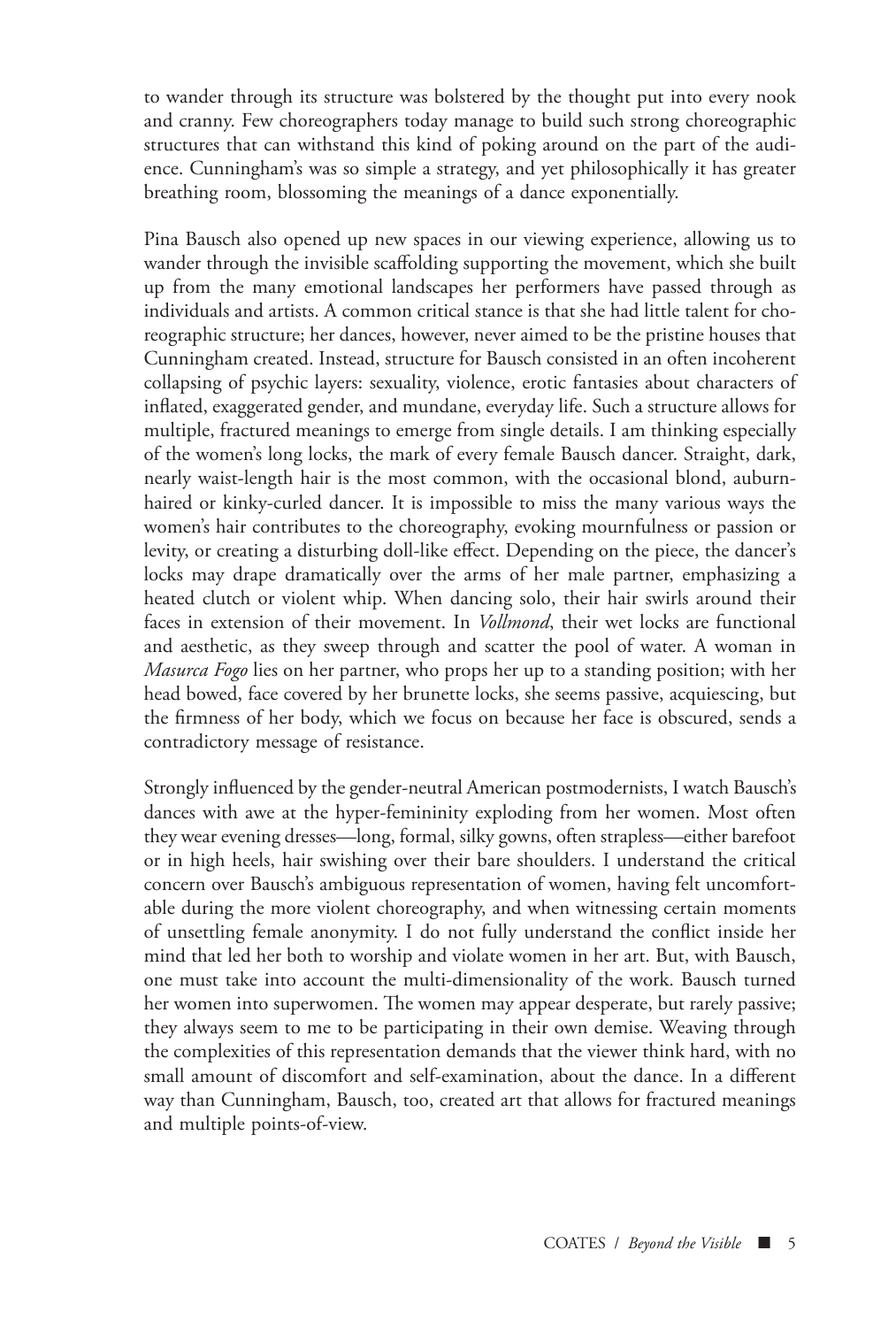The loss of Cunningham and Bausch's talent for creating multi-dimensional choreography further impacts the field of dance studies. By foraging at the intersection of psychology, philosophy, and Eastern religion, among other fields, by translating their modes of expression through movement, and famously mistrusting words to describe their art—these artists made dances that were seriously difficult to capture in language. Bausch and Cunningham pushed dance criticism as much as they pushed the dancers who worked with them. by necessitating that writers create language and theory where none had been before. In one recent effort, scholar Valerie Briginshaw presses together the philosopher Giorgio Agamben's notion of the "irreparable," coined to illuminate the relationship between essence and existence, with the complex physicality of Bausch's choreography. Referring to the artist's frequent declarations about operating in a realm outside of words, Briginshaw hopes to come "sufficiently close to this 'other language' that Bausch mentions . . ." through her project.<sup>1</sup> Building a convincing case for Bausch-as-philosopher, Briginshaw's effort takes us steps closer toward developing ways to think about and describe theoretical inquiries carried out through the medium of human movement. Still, there is the sense that Briginshaw is shoulder-to-the-wall in a perennially frustrated endeavor, from the other side of which wave Cunningham and Bausch.

It would be misguided of me to say that no one today makes critically challenging, multi-dimensional dances on the level of these two geniuses. In a reflection of our time, the concerns have changed. Coming of age mid-twentieth century, Bausch and Cunningham scratched the surface of dance and technology, a generative frontier for innumerable artists, and a field documented and disseminated on Websites such as the impressive Dance-Tech.Net. Dancemakers such as Akram Khan and Rachid Ouramdane capture and exemplify the increasingly global exchange and hybridization of cultures. The rise of contemporary African dance artists, including Opiyo Okach, Andreya Ouamba, and Nora Chipaumire, highlights the complex question of innovation's debt to tradition, a timely issue that rightly applies to every culture. As new dance continues to evolve, it would behoove young choreographers to take heed of their predecessors' attention to ideas—the dimensions beyond what is visible—or else risk limiting their choreography to the realm of the merely pretty.

Two additional dimensions come to mind in relation to the loss of Bausch and Cunningham: the space created by their innovative ideas, and the space created by their absence. The latter cannot be filled; that the repertory that served as the laboratory for their ideas disintegrates the first day they are no longer present is a fact of the form. It is not to deny or resist, but to accept. The former, however, expresses the durability of their ideas that remain in different forms: in the muscle memory of their dancers, and in the methods and concepts they used to push the field of dance forward—one material, the other metaphysical. Still here with us, the legacy of their ideas is graspable, waiting to be expanded upon.

As frightening as it may feel for a community to lose two of its greatest leaders of the twentieth century in one summer, the coincidence sends a synergistic call to its members to step forward and continue dialogue where they left off. It now falls to us